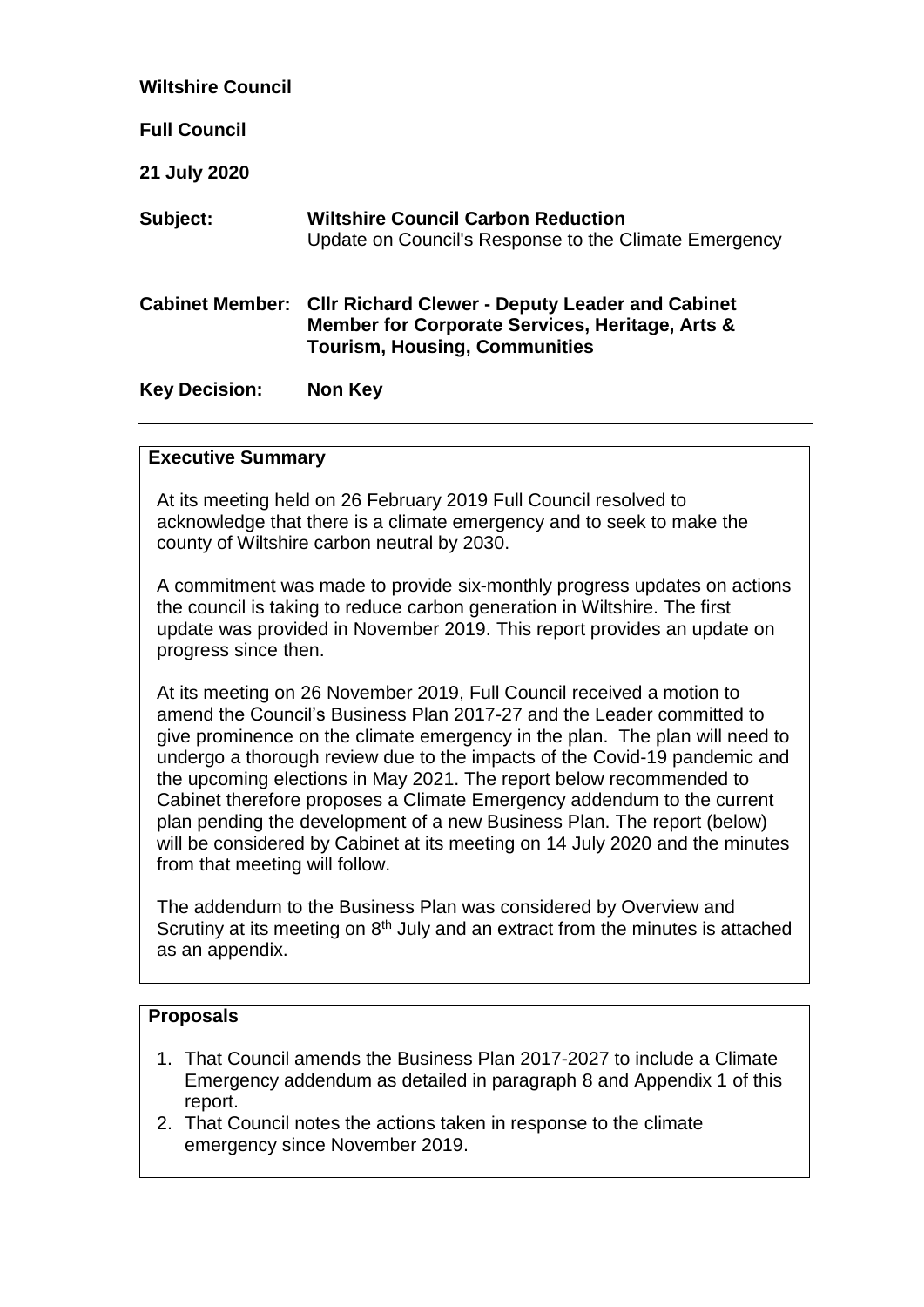## **Reason for Proposals**

- 1. To ensure that the current Business Plan reflects the council's acknowledgement of the climate emergency and its commitment to addressing climate change.
- 2. To provide Council with an update on actions taken in response to the climate emergency.

Terence Herbert **Chief Executive Officer**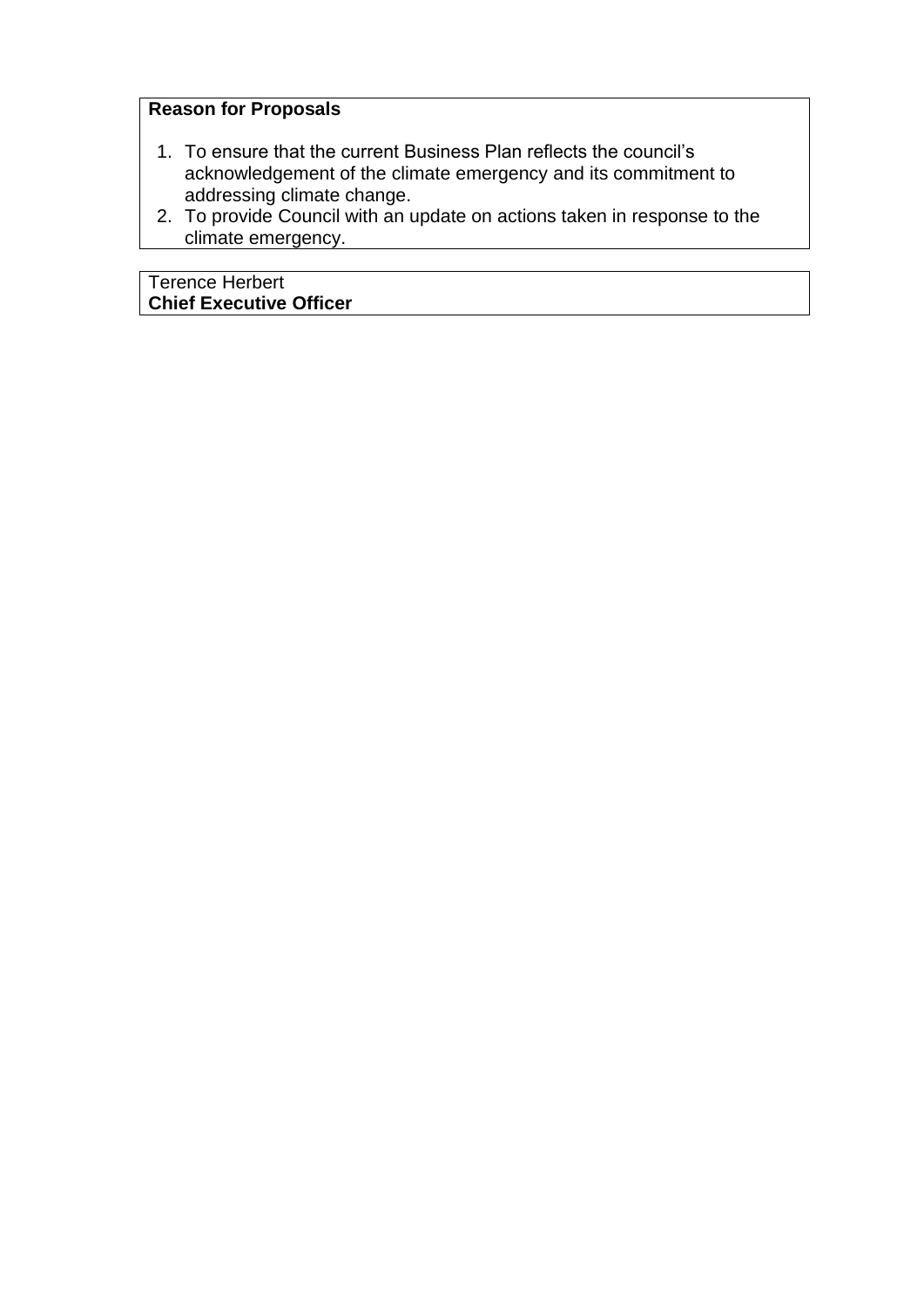| <b>Wiltshire Council</b> |                                                                                                                                                                   |
|--------------------------|-------------------------------------------------------------------------------------------------------------------------------------------------------------------|
| <b>Cabinet</b>           |                                                                                                                                                                   |
| <b>14 July 2020</b>      |                                                                                                                                                                   |
| Subject:                 | <b>Wiltshire Council Carbon Reduction</b><br>Update on Council's Response to the Climate Emergency                                                                |
|                          | <b>Cabinet Member: Cllr Richard Clewer - Deputy Leader and Cabinet</b><br>Member for Corporate Services, Heritage, Arts &<br><b>Tourism, Housing, Communities</b> |
| <b>Key Decision:</b>     | Non Key                                                                                                                                                           |

#### **Purpose of Report**

1. To provide Cabinet with an update on actions taken in response to the climate emergency and to include this priority as an addendum to the council's Business Plan 2017-2027.

#### **Relevance to the Council's Business Plan**

- 2. The programme of work to seek to make the county of Wiltshire carbon neutral by 2030 will contribute to all four business plan priorities of:
	- i. Growing the economy
	- ii. Strong communities
	- iii. Protecting the vulnerable
	- iv. Working with our partners as an innovative and effective council

The update in paragraphs 12-49 of this report is therefore structured against these headings.

#### **Background**

3. At its meeting held on 26 February 2019 full Council debated the following notices of motion:

12b) Acknowledging a Climate Emergency and Proposing the Way Forward;

12c) Environment and Global Warming.

The council resolved to acknowledge that there is a climate emergency and to seek to make the county of Wiltshire carbon neutral by 2030.

The [minutes](https://cms.wiltshire.gov.uk/documents/g11678/Public%20minutes%2026th-Feb-2019%2010.30%20Council.pdf?T=11) of the meeting are available online (see pages 21 to 24). Cabinet has also pledged to make Wiltshire Council carbon neutral by 2030.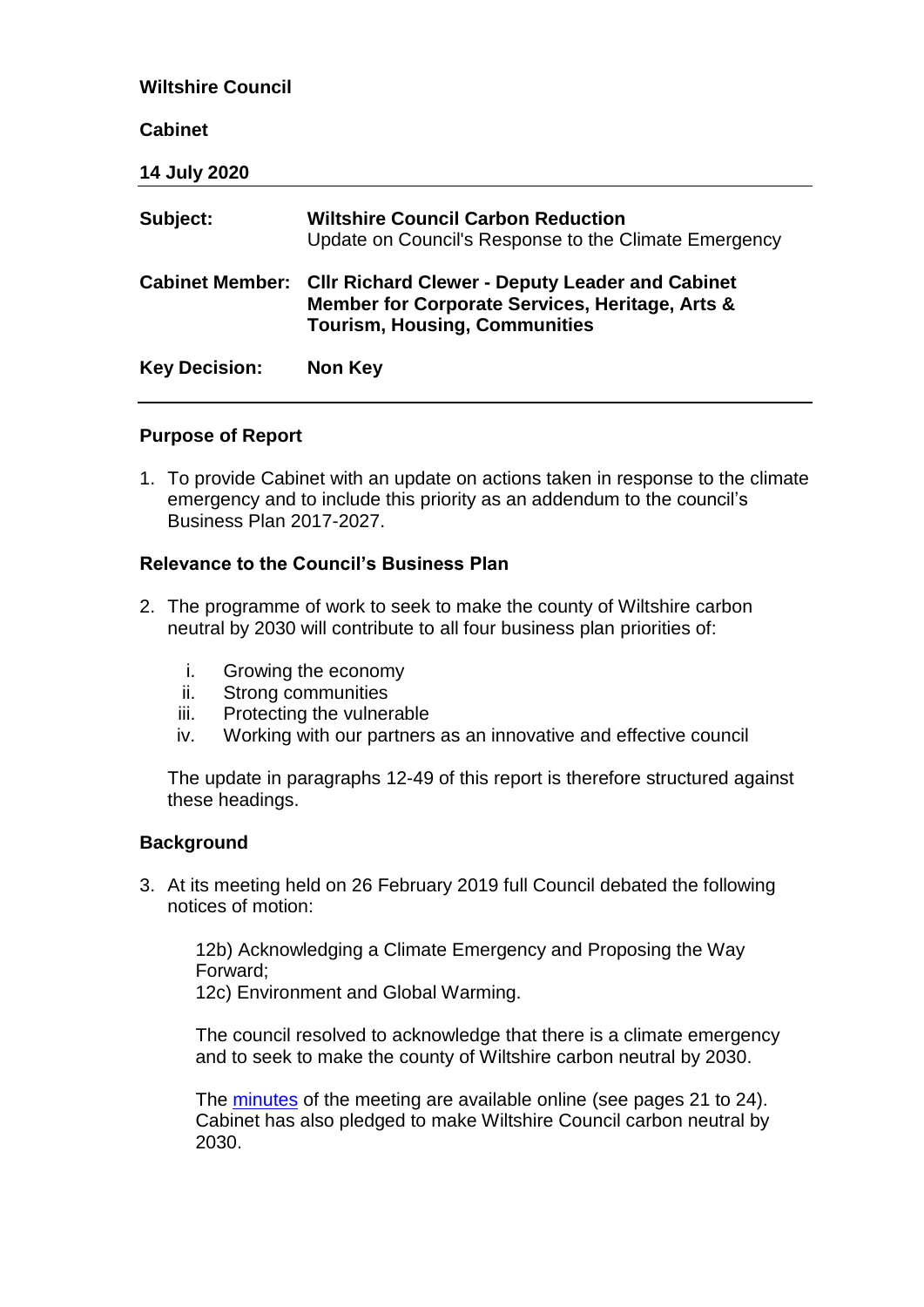- 4. As part of this motion, the council resolved that Cabinet should report to Full Council on a six-monthly basis with the actions the council is taking and will take to address the climate emergency and reporting these against the Carbon / Renewables Baseline audit. The first six-monthly [report](https://cms.wiltshire.gov.uk/documents/s171195/Update_Report.pdf) was presented to Full Council on 29 November 2019.
- 5. At its meeting on 26 November 2019, Full Council received a motion to amend the council's Business Plan 2017-27 and the Leader committed to give prominence on the climate emergency in the plan.
- 6. A Global Warming and Climate Emergency Task Group has been established by Environment Select Committee, chaired by Councillor Graham Wright and made up of nine councillors. The task group is developing recommendations and a plan to seek to achieve the target of making the county of Wiltshire net carbon neutral by 2030.
- 7. Updates on the task group's work are reported to Environment Select Committee. The most recent [update](https://cms.wiltshire.gov.uk/documents/s174908/Task_Group_Updates.pdf) was presented on 4 March 2020.

#### **Main Considerations for the Council**

- 8. The council's Business Plan will need to undergo a thorough review due to the impacts of the pandemic and the upcoming elections in May 2021. To ensure that the plan gives prominence to the climate emergency it is therefore proposed that a new section is added as an addendum to the current plan, pending the development of a new Business Plan for 2021 onwards. The proposed addendum is included at Appendix 1.
- 9. Since the last update in October/November 2019, the council has been very active in tackling this agenda. The new post of Head of Carbon Reduction has been filled since 1 June 2020 to provide capacity and leadership and facilitate the development of a strategy for Wiltshire. An annual staff and operational budget of £350k has been allocated to drive carbon reduction within the council and through working with partners.
- 10.Protecting the environment is integral to the new Recovery Coordinating Group's work to restore communities; public health and wellbeing; and environmental and economic resilience following the response to COVID 19. There are three cross-cutting objectives for the Strategic Recovery Plan:
	- 1. ensure appropriate interventions to address inequalities and build social mobility
	- 2. ensure the effects of deprivation are considered and interventions are developed
	- 3. enable appropriate interventions to support carbon reduction
- 11. The Recovery Coordinating Group will have theme groups, for which the carbon reduction agenda will be a fundamental driver. The economy theme will drive the green economy in Wiltshire and ensure appropriate green infrastructure; the environmental agenda ensures high levels of community engagement through the recovery for the community resilience theme; and the health and wellbeing theme will benefit from active travel and air quality improvements.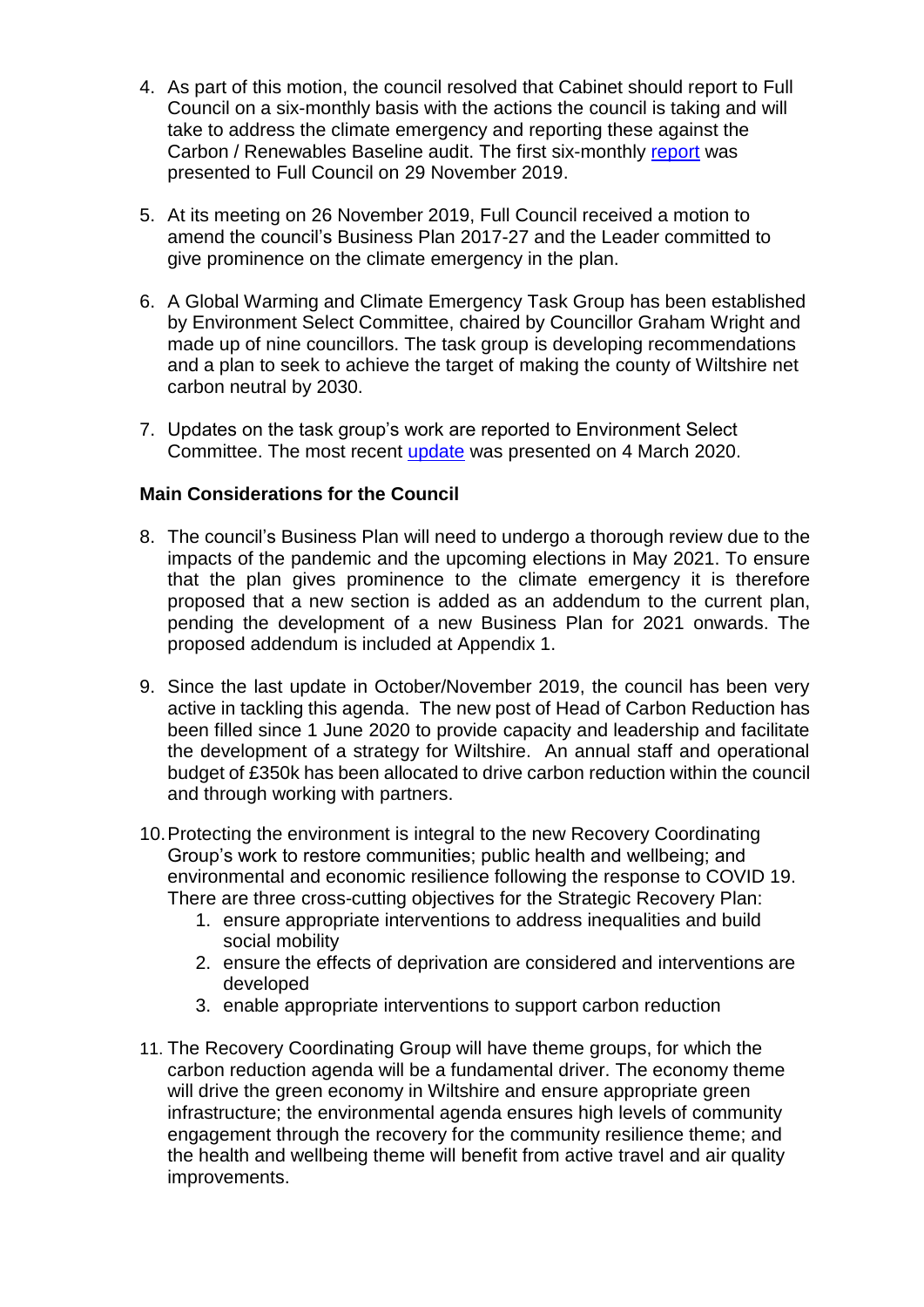## **Growing the Economy: Highly Skilled Jobs (Employment)**

- 12.The council has worked proactively with Penso Power, an innovative UK renewable energy and battery storage company, to enable it to develop the largest battery storage scheme in Europe at Minety. Energy storage facilitates a greener electricity system by helping to balance the intermittency of renewable generation. Work started onsite in December 2019 and the facility is expected to enter operation this autumn (2020) with 100MW capacity, with a further 50MW capacity being built on adjacent land which will enter operation in 2021. The full value of the investment will be close to £60m, making it one of the largest foreign direct investments into the county in recent years. The council is now supporting the company in looking for other suitable sites and engaging with the Department of International Trade.
- 13.Birchall Tea company was supported by the council to relocate to Solstice Park, Amesbury through planning and help with recruitment and training. The company always had an ambition to keep its carbon footprint to the minimum and worked closely with Nationwide Engineering, the developers, to ensure this ambition was met. In [June 2020](https://birchalltea.co.uk/birchall-tea-is-now-carbon-neutral/) Birchall Tea became the first tea company in the world to officially join the UN's Climate Neutral Now Initiative, which invites organisations to work towards global climate neutrality by addressing their own climate footprint. It has also become the first in the world to achieve the Carbon Neutral International Standard, obtained by measuring and offsetting its greenhouse gas emissions, supporting verified volunteer reforestation projects around the world. This means that all of Birchall's products - including its award-winning Great Rift Breakfast Tea - are now completely Carbon Neutral. An added, unexpected bonus is that with the climate control measures the company is using the tea is keeping much better, resulting in reduced waste.

#### **Growing the Economy: Housing and Environment**

- 14.The council's Housing Board is committed to building 1,000 new council homes over the next 10 years to a zero carbon standard. The approach will aim to go beyond the Passivhaus Standard, utilising the fabric of the building for maximum efficiency, together with energy generation through solar panels, where the council is the developer and this approach is feasible. A pilot of two new homes is going ahead in Durrington to test this approach and the lessons learned will be used to shape the rest of the programme. The July Housing Board will also consider investing in existing council housing stock to increase its energy efficiency, with a view to a future Cabinet meeting considering the revised investment programme and council housing new build programme in autumn 2020.
- 15.The Wiltshire Core Strategy (WCS) 2015 contains a number of policies that aim to achieve the goal of seeking to make the county of Wiltshire carbon neutral by 2030. The strategy offers a significant opportunity to influence greenhouse gas emissions and has an important role in shaping communities that are resilient to the predicted impacts of climate change such as higher temperatures and increased flood risk.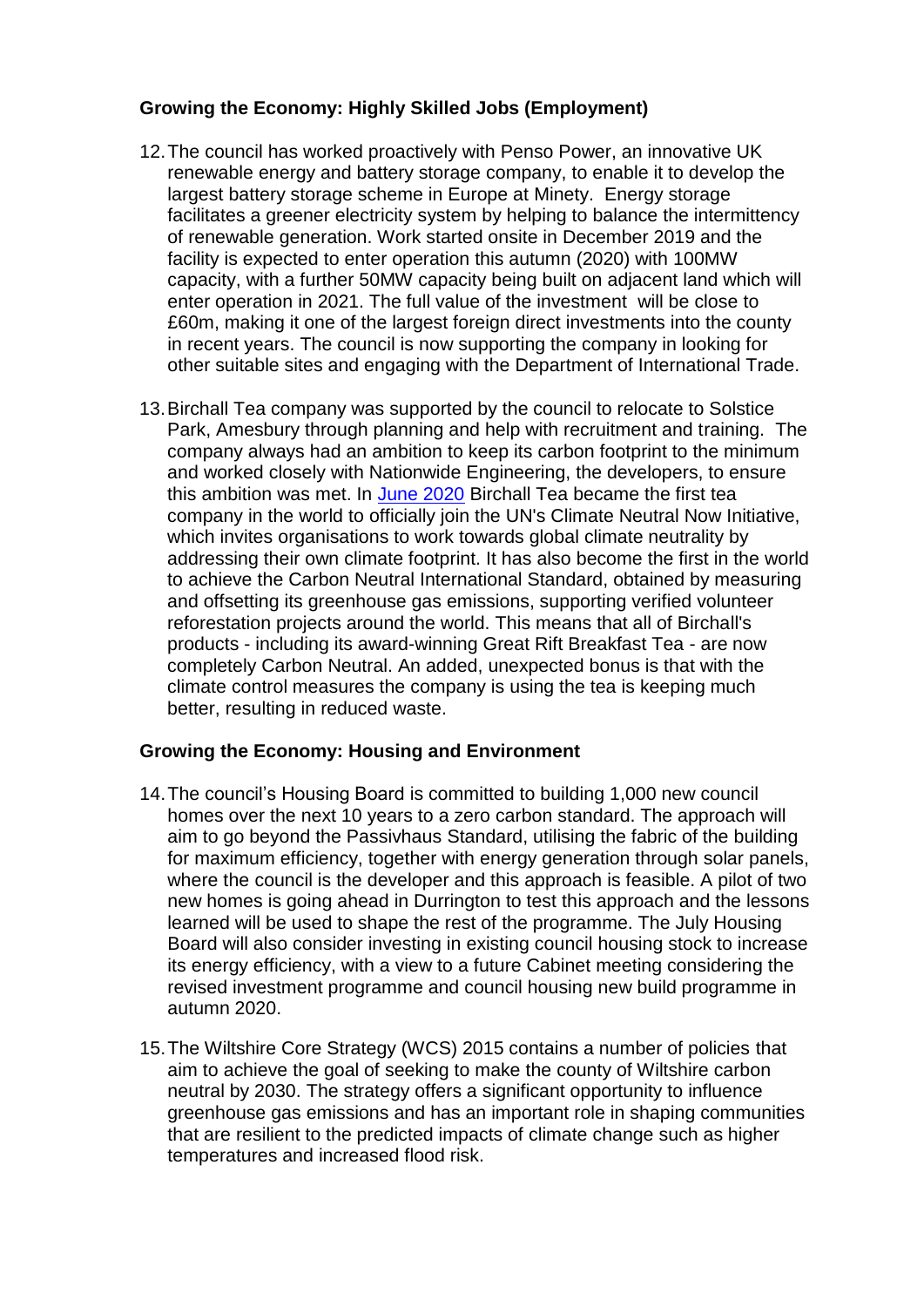- 16.The policies of the WCS are being reviewed to determine their effectiveness and whether changes are required to ensure conformity with the National Planning Policy Framework and associated Planning Practice Guidance. A best practice review has also been undertaken which focuses in particular on policies that have been recently found sound by planning inspectors and subsequently adopted by other councils.
- 17.The following five key policy themes have been identified:
	- tackling flood risk and water management;
	- enhancing green/blue infrastructure;
	- delivering sustainable design and construction;
	- encouraging sustainable, renewable energy generation and management;
	- promoting sustainable transport, active travel and improving air quality.
- 18.The work undertaken to date indicates that an ambitious, plan-led approach to tackling climate change mitigation and adaptation is deliverable. However, further evidence will be needed to ensure draft policies are sound and provide sufficient certainty moving forward – e.g. understanding the viability of carbon neutral new development; delivering a decarbonised and sustainable energy strategy; tackling retrofitting of existing building stock.

## **Growing the Economy: Transport and Infrastructure**

- 19.The council is currently rolling out a £12m programme to convert streetlights across Wiltshire to LEDs, with approximately 8,000 units replaced so far out of a total of 42,000. Since 2013/14, energy consumption has been reduced by 21% thanks to part-night lighting, dimming and the use of LEDs for new and replacement units. During this period carbon emissions have more than halved despite a growth in the number of streetlights as new developments are built. The 42,000 new LED units are projected to reduce energy consumption by 67% and carbon emissions by 83% by 2022/23 compared with the 2013/14 baseline.
- 20.The council has applied for funding from the Department for Transport's (DfT) Restoring Your Railway Fund for four key rail projects across the county. It was one of only 10 successful applicants nationally in round 1 of the [Ideas Fund](https://eur02.safelinks.protection.outlook.com/?url=https%3A%2F%2Fwww.gov.uk%2Fgovernment%2Fpublications%2Fre-opening-beeching-era-lines-and-stations%2Fre-opening-beeching-era-lines-and-stations&data=02%7C01%7Cariane.crampton%40wiltshire.gov.uk%7C96c013596f7544cfbecc08d81dd2a93a%7C5546e75e3be14813b0ff26651ea2fe19%7C0%7C0%7C637292137901244791&sdata=VL0mkr16f2FtSnk2yZbn%2BGZBod1s0qGUlbp3b9svU%2BY%3D&reserved=0) which exists to restore lost rail connections to communities. The funds will be used to develop a strategic outline business case for improving rail access for the Devizes community area by providing a station near Lydeway on the Berks & Hants line which passes within three miles of the town. Devizes is the largest town in Wiltshire that does not have access to the rail network. Its branch line closed in the 1960s. The station would be served by an extension of the current GWR Paddington – Bedwyn service through to Westbury.
- 21.The council is waiting to hear more from the DfT on its two other round 1 bids. One is for developing Westbury station by reinstating a fourth platform. The other is for developing route capacity improvement proposals for the Swindon-Westbury route on the section around Melksham that was singletracked after the Beeching-era withdrawal of the local passenger service. The council has also recently submitted a bid in round 2 of the Ideas Fund for restoring secondary train services on the Great Western Mainline. As well as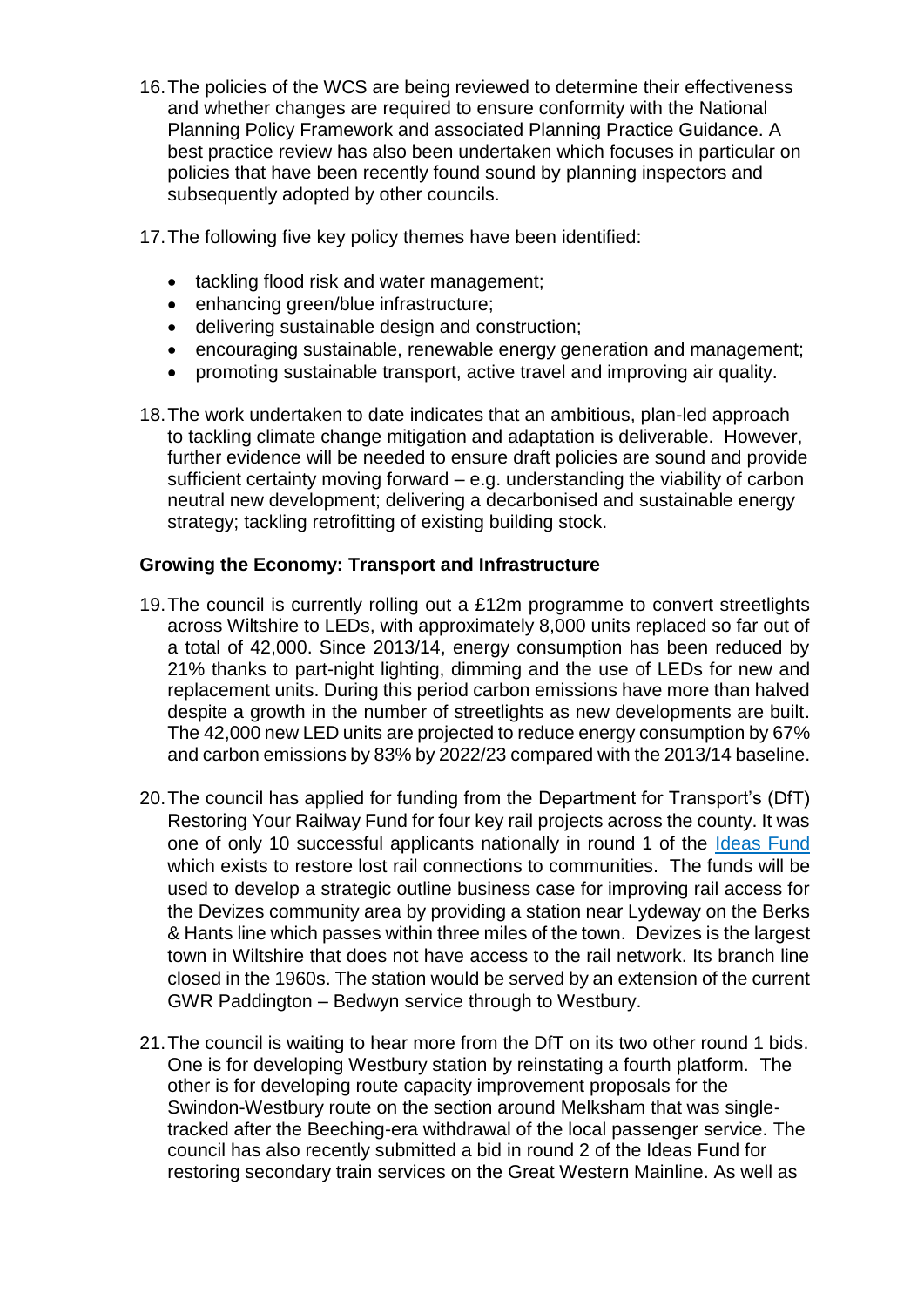improving connectivity between Bristol to Oxford (and potentially further east) this would help realise new stations at Corsham and Royal Wootton Bassett / Swindon West. It would also potentially help realise new stations at Swindon East, Grove (Oxfordshire), Saltford and St Anne's Park (West of England).

- 22.The council has worked with Salisbury Reds to secure three new electric buses for the city's park and ride services - a total investment of £1.2 million. This was made possible through a successful bid for £600,000 of Government funding under the Low Emission Bus Scheme. The buses will help provide greener and cleaner journeys, improving air quality in the area. When fully charged, each bus should be able to travel for around 160 miles.
- 23.The Department for Transport has announced its intention to publish a Transport Decarbonisation Plan later this year. In its recent document ['Setting](https://www.gov.uk/government/publications/creating-the-transport-decarbonisation-plan)  [the Challenge',](https://www.gov.uk/government/publications/creating-the-transport-decarbonisation-plan) it has outlined the following key objectives for the plan which will guide the council in developing its fourth Local Transport Plan:
	- o Accelerating modal shift to public and active transport
	- o Decarbonisation of road vehicles
	- o Decarbonising how we get our goods
	- o Place-based solutions
	- o UK as a hub for green transport technology and innovation
	- o Reducing carbon in a global economy

#### **Strong Communities: Community Wellbeing**

- 24. The council's Household Waste Management [Strategy](http://www.wiltshire.gov.uk/what-happens-to-recycling) 2017-2027 states a commitment to reduce the carbon impact of waste and recycling services in Wiltshire (see page 1).
- 25.Progress on the priorities within the council's household waste strategy is measured and reported through an [annual action plan](https://cms.wiltshire.gov.uk/ieListDocuments.aspx?CId=130&MId=12494&Ver=4) reported to Cabinet (see item 69). The council has reduced its carbon impact in the following ways:
	- Moved to a comingled collection of recycling from 9 March 2020, thereby removing 32 older 'kerbsider' vehicles from waste fleet. The total number of vehicles used to collect kerbside recycling has reduced by almost 50%. Vehicles now in use are carbon efficient Euro 6 vehicles, reducing the overall carbon emissions associated with the waste collection service, and contributing to an improvement in air quality.
	- The total amount of municipal solid waste collected in Wiltshire in 2019/20 has reduced by 11% (27,600 tonnes) compared to the waste collected in 2014/15. This means that the residents in Wiltshire are creating less waste for the council to collect.
	- In 2019/20, the council only sent 16% of waste collected to landfill. compared with 20% in 2014/15. The majority of non-recyclable household waste collected in Wiltshire is processed for energy recovery.
	- The council subsidises the purchase of home food composters to residents in Wiltshire. These composters divert food and garden waste from the waste stream, therefore avoiding the need for the council to collect and treat this waste. As the compost produced is then used in residents' gardens, the carbon saving of residents using these composters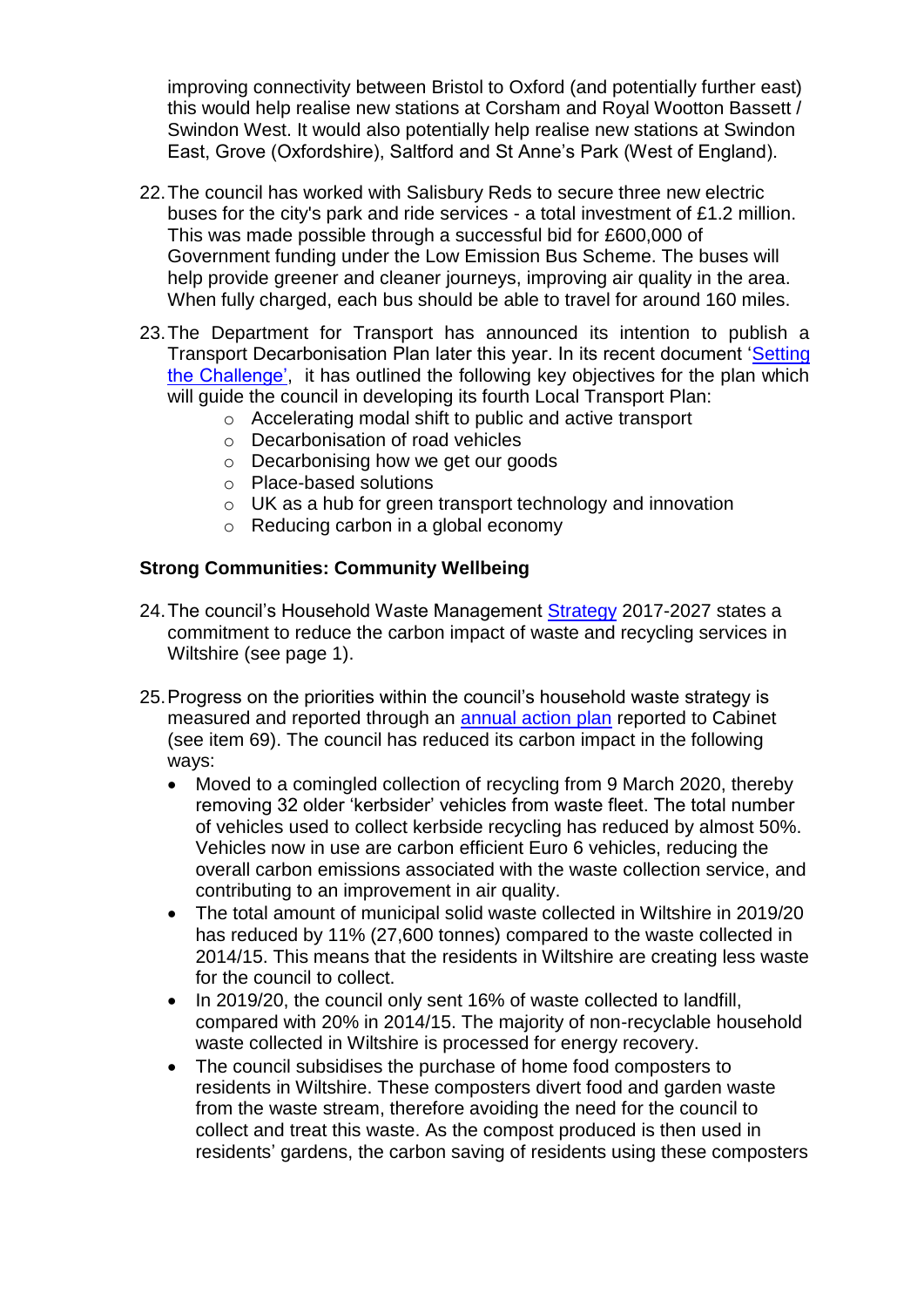in high. So far in 2020, 1325 food composter have been sold, compared with 333 sales during the same period last year.

26.It is too early to formally evaluate the impact of the new comingled recycling service due to the impacts of the pandemic, but early indications are that recycling collected from the kerbside is increasing. However overall recycling rates during the lockdown period have been impacted by the closure of household recycling centres which have now reopened but with reduced capacity.

#### **Strong Communities: Safe Communities (Protection)**

- 27.Green and blue infrastructure plays a key role in both carbon storage and adapting to a changing climate. It includes a range of green and blue assets in rural and urban areas - from country parks, rivers, canals and woodlands to urban parks, green roofs and street trees. A draft 20 year vision for Wiltshire's network was developed with around 45 internal and external stakeholders at a workshop held on 26 February 2020. The vision has been informed by the UN Sustainable Development Goals which are reflected in the following themes: climate change; biodiversity; health and well-being.
- 28.A draft Green and Blue Infrastructure Strategy for Wiltshire is being worked on and will be consulted on widely towards the end of this year. The settlement level part of the strategy is being informed by the recent town and parish council survey on open space and green infrastructure, and involves bringing the council's map database of open space and green infrastructure assets up to date.

#### **Strong Communities: Personal Wellbeing (Prevention)**

- 29.Following the review and approval of the Wiltshire wide Air Quality Strategy in November last year the council has moved on to reviewing the Wiltshire Air Quality Action Plan (AQAP) with the objective of having a new plan in place by the early part of 2021. The Action Plan focuses on the 8 Air Quality Management Areas in Wiltshire.
- 30.The current plan is very much a community action-based document and this will be retained to a degree. However, we are mindful of changes to the legislative framework which will be strengthened by the proposed Environment Bill. We are currently obliged to work toward air quality objectives. In recent years Government has increasingly looked to local government to produce innovative solutions to resolve exceedances of UK and EU air quality standards. The Environment Bill will deliver a step change and Local Authorities will be expected to deliver detailed AQAPs with actions, targets and dates for achievement of objectives. Services and outside agencies will be expected to form Air Quality Partnerships (AQP) that will cooperate to achieve air quality standards. Recent emphasis has been on achieving these in the shortest possible time, having regard to judgements from the Supreme Court. A multi service working group which includes Highways England and others is driving this project forward and ensuring that air quality integrates into other key policies and strategies.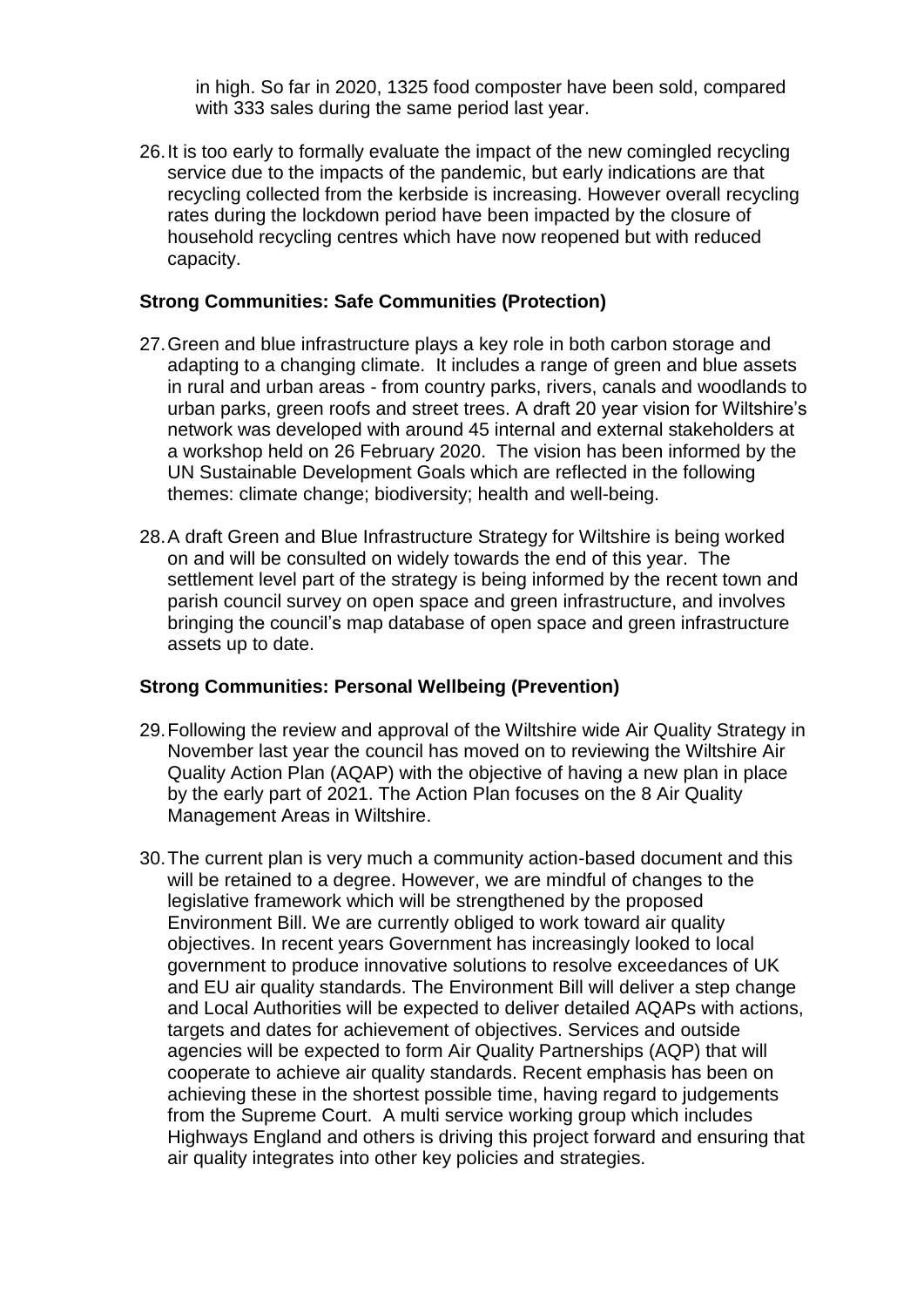- 31.The council has made significant progress in seeking funding for improved cycling and walking opportunities as detailed below. Details are correct at the time of writing this report, however these schemes are evolving rapidly as the country recovers from the pandemic.
- 32.Wiltshire Council will implement five road reallocation projects funded by the Department for Transport (DfT) to give more space to cyclists and pedestrians. The five projects add up to £227,000 worth of investment, which accounts for the first allocation of funding from DfT. Further projects around the county will fall into the next round of funding, of around £900,000, provided they meet the criteria for the next phase. The funding is designed to help authorities use temporary interventions to create an environment that is safe for both walking and cycling, allowing people to get around while maintaining social distance and avoiding overcrowding on public transport. The five schemes were shortlisted based on the busiest bus routes in the county, with those routes that could not accommodate a cycleway without significant costs or land acquisition being discounted. The five schemes included in the first round are:
	- Salisbury cycleways to link Harnham to the city centre, allowing cyclists easy access out of the city.
	- A segregated cycleway and footway on the B3108 between Winsley and Bradford on Avon.
	- On the A420 in Chippenham, a segregated cycleway linking Bumpers Farm to the town centre.
	- Creation of an on-road 3.5km route for cyclists and walkers, linking Purton with Swindon's Lydiard Park.
	- A segregated cycleway on the A361 Hilperton Road in Trowbridge, from near the fire station into advisory cycle lanes from Stancomb Avenue to Hilperton Road roundabout, of more than 1km in total.
- 33.Using separate funding, the council is also progressing a social distancing scheme in Malmesbury town centre that will benefit both cyclists and pedestrians. As part of this trial, a one-way footway system for pedestrians will be installed on both sides of High Street.
- 34.The council will also be seeking feedback soon on an ambitious plan to prioritise walking and cycling in the centre of Salisbury.
- 35.The council is working on developing a permanent off-road route for cyclists and walkers on the 2 miles between Royal Wootton Bassett and Windmill Hill Business Park in Swindon. In 2017, the council successfully bid to Highway England's Cycling Designated Fund and £3.5m funding was secured to take the project forward. Whilst land negotiations are ongoing with regard to access arrangements over some areas of land, it is hoped that the project can be delivered by 2022.

#### **Protecting the Vulnerable: Early Intervention**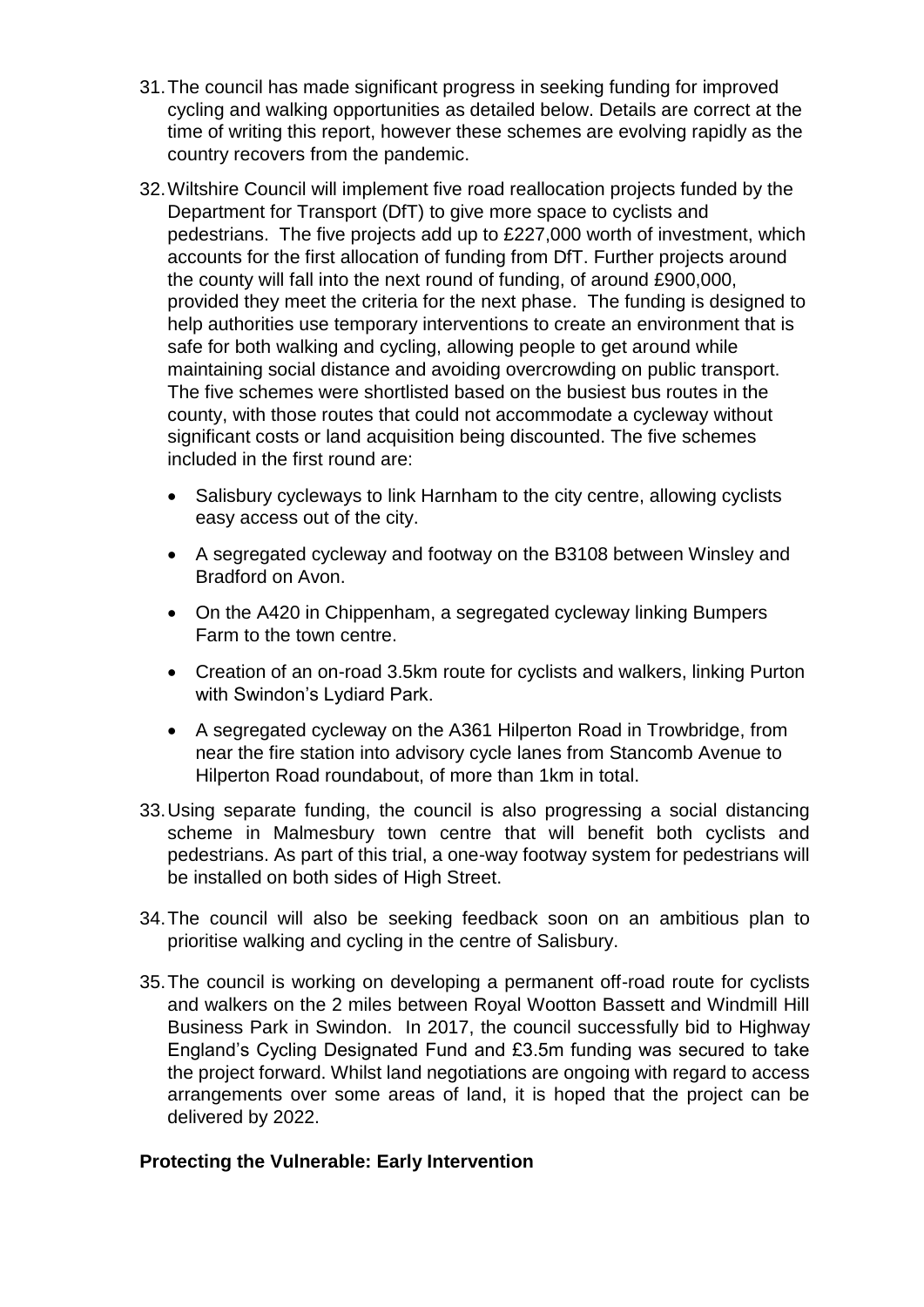- 36[.Warm and Safe Wiltshire](https://www.warmandsafewiltshire.org.uk/) is an energy advice service provided by Wiltshire Council and Swindon Borough Council in partnership with Dorset & Wiltshire Fire and Rescue Service and managed by the Centre for Sustainable Energy (CSE). The service provides residents across the county, primarily in fuel poverty, with information and support to help them live in warmer, safer and more comfortable homes.
- 37.Since April 2018, Warm and Safe Wiltshire has given advice to 2,200 households on a wide variety of topics including: insulation and heating improvements, switching energy suppliers, claiming the Warm Home Discount, securing additional benefits and local grants like the Surviving Winter Fund. This has saved residents over £275,723 on energy bills and increased income. Warm and Safe Wiltshire has referred over 400 households to heating and insulation contractors to help keep homes warmer, lower bills and reduce carbon emissions.

#### **Working with Partners as an Innovative and Effective Council: Community Involvement**

- 38.The council's area boards have hosted a number of well-attended special climate change-themed meetings as set out in Appendix 2.
- 39.An online survey of residents was carried out in autumn 2019 as part of research for the Wiltshire Community Area Joint Strategic Assessment. Residents were asked to choose their top 5 priorities from a list of options and 6260 responses were received. Three out of the top five priorities across the county were linked to the environment: climate change and renewable energies came out top with 32.2% of respondents putting it in the top 5; waste and recycling came third (29.6% of respondents); and wildlife and biodiversity came fifth (24.7% of respondents). These findings will feed into the council's plans in its recovery from the pandemic.

#### **Working with Partners as an Innovative and Effective Council: Performance**

- 40.Since April 2020, the council has secured all the electricity on its corporate contract from a green tariff.
- 41.The council has committed £5.2m to a corporate energy efficiency and generation programme. A range of technologies and opportunities have been identified as set out in this Cabinet [report.](https://wiltshirecouncil-my.sharepoint.com/personal/ariane_crampton_wiltshire_gov_uk/Documents/Documents/Committees,%20Boards,%20Partnerships/Cabinet/July%202020%20Cabinet%20and%20Council/20.%09https:/cms.wiltshire.gov.uk/documents/s167851/Wiltshire%20Council%20Carbon%20Reduction%20-%20Corporate%20Property%20Energy%20Efficiency%20and%20Generation%20Programme.pdf)
- 42.Preliminary figures for the council's carbon footprint from 2019/20 show that emissions from leisure centres and the corporate estate totalled 7352 tonnes of carbon dioxide equivalent (tCO<sub>2e</sub>) compared with 8072 tCO<sub>2e</sub> in 2018/19.

#### **Working with Partners as an Innovative and Effective Council: Commercialism**

43.The council has allocated £3.5m to fund renewable energy projects in the county and in January 2020 it [established](https://cms.wiltshire.gov.uk/documents/s172421/Stone%20Circle%20Company%20Business%20Plan%20Report.pdf) the Stone Circle energy company. The company will help the council achieve carbon offset by the production of sustainable energy that will be sold to third parties.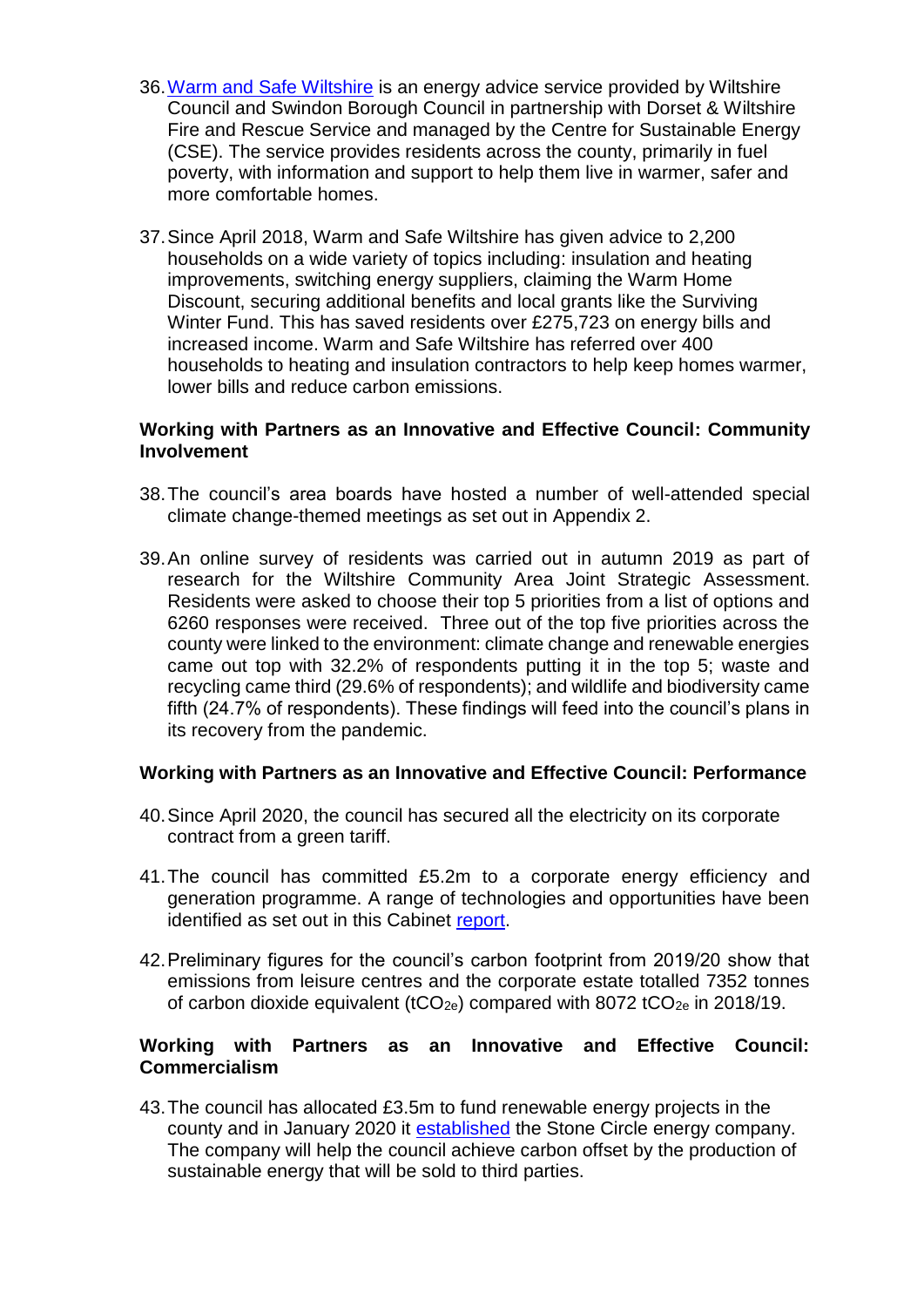#### **Working with Partners as an Innovative and Effective Council: Delivering Together**

- 44.In June 2020, Wiltshire Council became a founder member of a newlylaunched network to promote the voice of the countryside in climate change discussions. The Countryside Climate Network is part of [UK100](https://www.uk100.org/) and aims to ensure that the voice of rural knowledge and experience on climate action is listened to in Westminster. It asks that rural councils are an active participant in transforming the national economy into one that saves, rather than harms, our environment. The network calls for investment, such as the government's delayed £100bn infrastructure fund, to be targeted at rural areas to help fight climate change.
- 45.The council has signed up to working closely with the Local Government Association (LGA) and the County Councils Network to develop a tool that measures the council's levels of carbon emissions. The tool will create a standard, comparable measurement for all councils in the country, which can then be used to baseline carbon emissions and report on them regularly.
- 46.The council is working with the Department for Business, Energy and Industrial Strategy (BEIS) to evaluate and deliver the opportunity for a Heat Network at the Porton Down Campus in South Wiltshire. The council and the Department are co-funding £110,000 towards detailed development of the scheme with the council's contribution being sourced from revenues generated by its Science Park which opened in 2018. The project aims to deliver low carbon heat across the campus and is expected to include the development of a new energy centre at this large and nationally important science and technology hub.
- 47.The Wiltshire Public Service Board, which brings together all the major public sector partners in the county, received a presentation on how the council is tackling the climate emergency at its meeting on 4 December 2019. Other partners will be invited to share what they are doing on this topic at future meetings.
- 48.The council continues to share best practice with other local authorities through the County Council Network, ADEPT and the South West inter-authority group on climate change.
- 49.The council is in discussion with Southampton University's Energy and Climate Change Division with a view to collaborating on research projects in Wiltshire.

#### **Overview and Scrutiny Engagement**

- 50.As set out in paragraph 6 of this report, a Global Warming and Climate Emergency Task Group has been established, chaired by Councillor Graham Wright and made up of nine councillors.
- 51.Since the beginning of 2020 the task group has been investigating:
	- local planning policies and the development of sustainable, connected communities.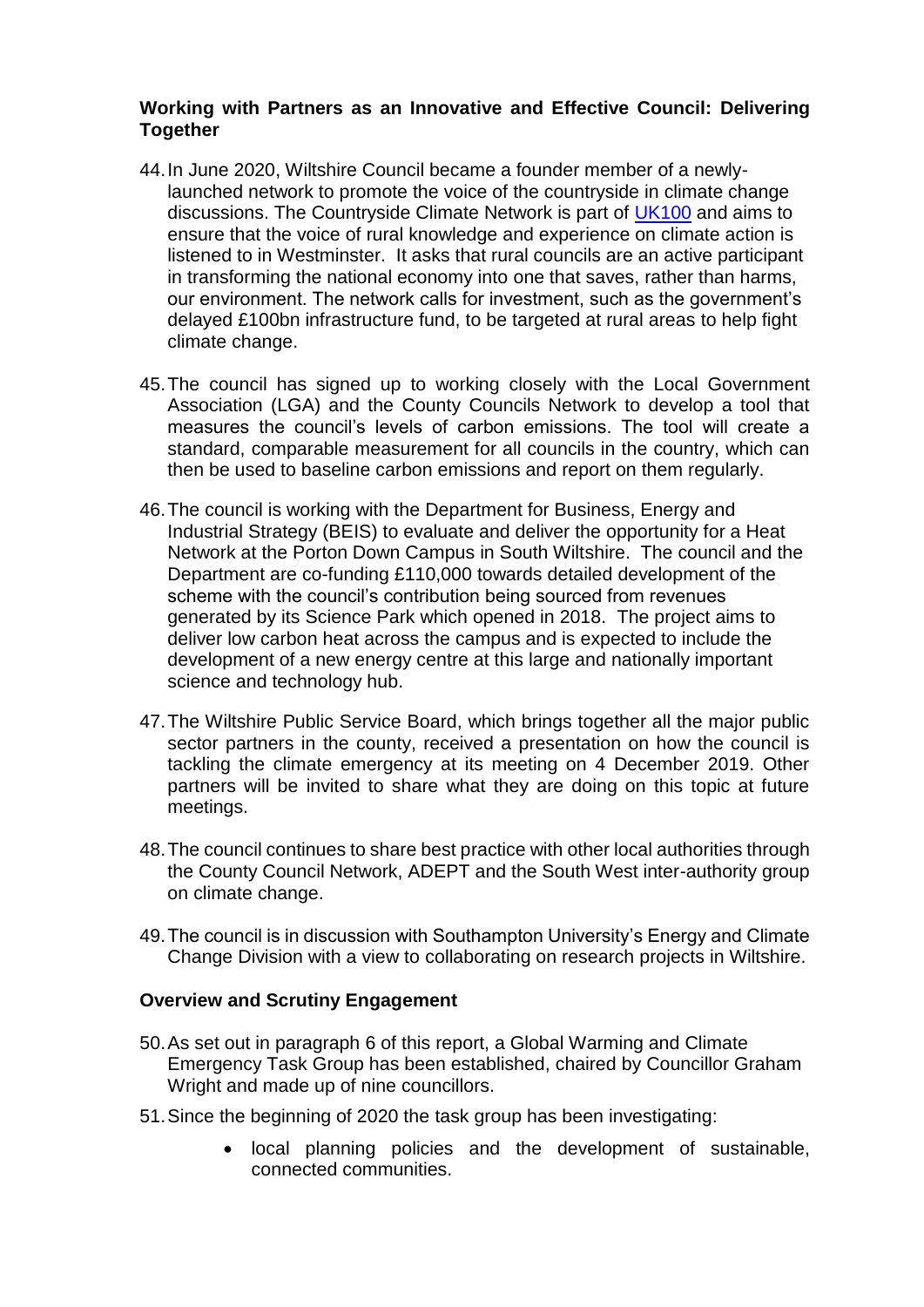- local transport and how to deliver practical greener transport solutions.
- community energy and local energy generation through renewable sources.
- the council's plans to build new houses and ensuring that these are energy efficient.
- the potential impacts of electric vehicles and the new charging infrastructure.
- 52.The task group is continuing to examine how to achieve the target of making the county of Wiltshire net carbon neutral by 2030 and formulating its recommendations.
- 53.The members of the task group discussed the proposed addendum to the council's Business Plan at their meeting on 29 June 2020. This is also being considered by Overview and Scrutiny Management Committee at its meeting on 8 July 2020.

## **Safeguarding Implications**

54.There are no safeguarding implications arising from this report.

## **Public Health Implications**

55.There are no direct public health implications arising from the report itself. Some of the actions we are taking (for example on air quality and active travel) will, however, have potential to have a positive impact on the health of the population.

#### **Procurement Implications**

56.There are no procurement implications arising from this report.

#### **Equalities Impact of the Proposal**

57.There is no equalities impact arising from this report.

#### **Environmental and Climate Change Considerations**

58.This report sets out the council's response to environmental and climate change considerations following the acknowledgement of a climate emergency and agreement by Full Council to seek to make the county of Wiltshire carbon neutral by 2030.

#### **Risks that may arise if the proposed decision and related work is not taken**

59.As Full Council recognised on 26 February 2019, the risks from climate change are such that Wiltshire Council cannot wait for national government to act where it can take action itself. If the council's Business Plan does not reflect this reality, there is a risk that the council will not be adequately prepared.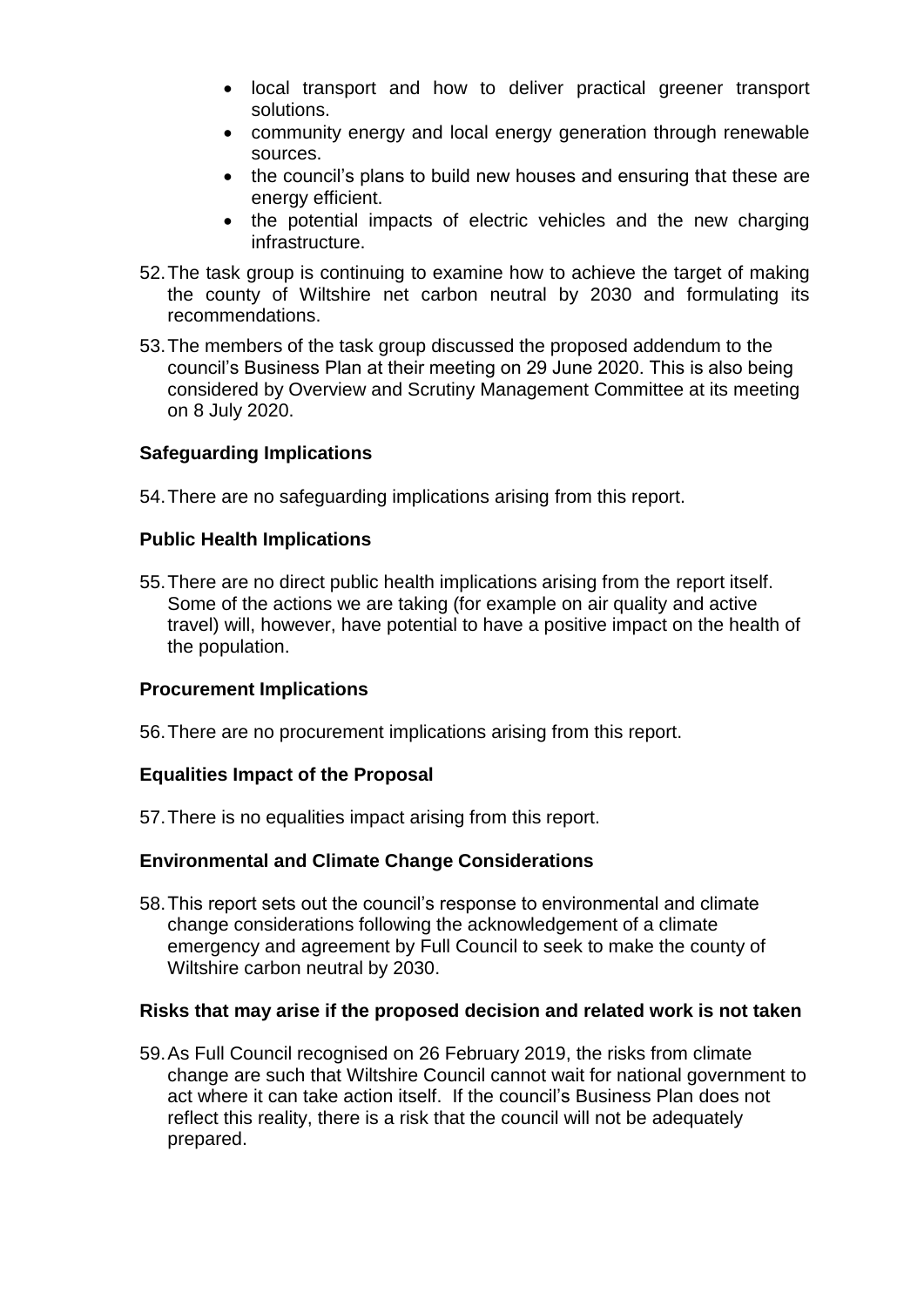#### **Risks that may arise if the proposed decision is taken and actions that will be taken to manage these risks**

60.A commitment has been made by the Leader to ensure the Business Plan reflects the climate emergency. Given the current position regarding Covid-19 an addendum is the most pragmatic and proportionate approach to ensuring the carbon reduction agenda is given sufficient weight and consideration now. A new Business Plan will be developed over the next 12 months, which will fully integrate how the council will address the climate emergency as a core part of the council's future business.

## **Financial Implications**

61.There are no financial implications arising from this report as all the budgets mentioned have already been allocated.

#### **Legal Implications**

62.There are no legal implications arising from this report.

#### **Workforce Implications**

63.There are no workforce implications arising from this report.

#### **Options Considered**

64.The council has considered amending the main body of the Business Plan as requested in the motion to Full Council on 26 November 2019. However, due to the necessity to thoroughly review the Business Plan in the coming 12 months it was felt more appropriate to insert a climate emergency addendum at this time.

#### **Conclusions**

65.Since Full Council resolved to acknowledge that there is a climate emergency and to seek to make the county of Wiltshire carbon neutral by 2030 a number of areas of work have been progressed. This report provides an update and proposes an addendum to the current Business Plan to reflect the importance of this issue.

#### **Sam Fox, Director of Economic Development and Planning**

Report Author: Ariane Crampton, Head of Carbon Reduction, ariane.crampton@wiltshire.gov.uk, 01225 718831

3 July 2020

#### **Appendices**

Appendix 1: Proposed addendum to the Business Plan 2017-2027

Appendix 2: Feedback from community area events